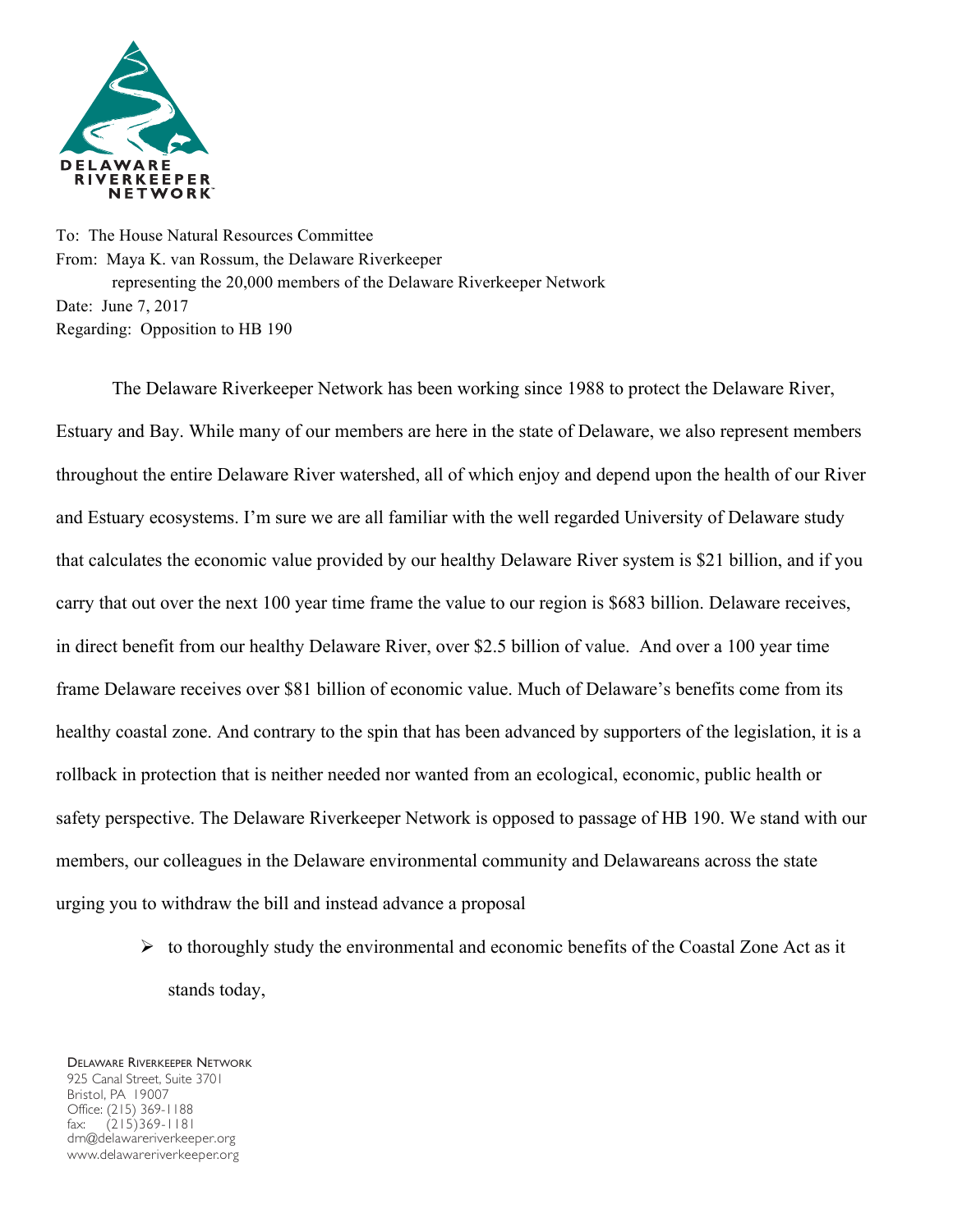- $\triangleright$  to consider how the Act as currently written could be implemented in a way that even more effectively serves communities, the environment and economic interests, and
- $\triangleright$  to include in this review a robust public process that well engages all aspects of Delaware's communities.

The Coastal Zone is a crucial ecological element of a healthy river system. Delaware has, as we all know, been a leader in its protection. And yet today, with the threat of HB 190 looming, Delaware is poised to take a huge step backward, one that places the state on a slippery slope that will inevitably lead to more rollbacks of the protections of Delaware's Coastal Zone Act. And that is why the Delaware Riverkeeper Network is firmly opposed to advancing this legislation in any way, shape or form.

## Additional considerations:

Delaware's Coastal Zone Act was created out of the recognition that Delaware's coastal areas are *"the most critical"* for quality of life. It is the goal of the CZA to "protect the natural environment of [the] bay and coastal areas" and to "safeguard their use *primarily for recreation and tourism"*. HB 190 should be withdrawn and a study of the CZA's benefits must be conducted because the amendments proposed are completely counter to the Act's stated purpose, particularly in light of the Act's recognition that heavy industry is *incompatible with protection of the natural environment* and that *bulk product transfer presents significant danger of pollution in the coastal zone.* HB 190 would increase the presence of heavilypolluting, incompatible industry in the coastal zone and would increase the significant danger of pollution recognized by the CZA.

Page 2 of 3 The CZA protects Delaware's ecologically important and scenic coastal areas, areas that play a vital role for migrating birds and marine animals, foraging and breeding fish, and for the people that enjoy these areas by swimming, camping, boating, fishing, crabbing, birding, and otherwise recreating in the coastal zone. Not only are these healthy natural resources important ecologically, recreationally or for quality of life in the State of Delaware, but they support important commercial fisheries and provide vital storm protection